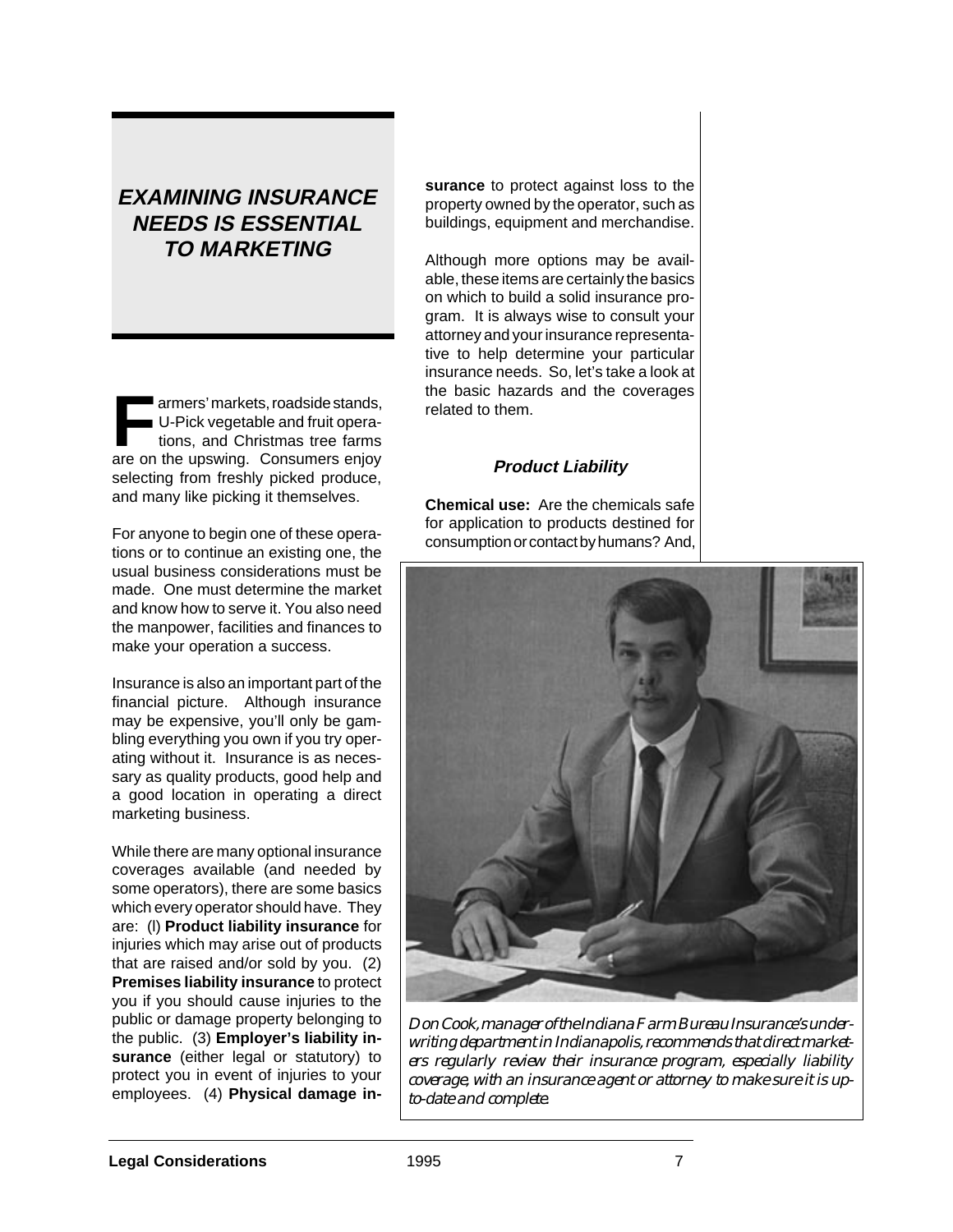have you followed the manufacturer's application instructions carefully? Selecting an inappropriate chemical or the misapplication of that chemical may place the entire burden of liability on you.

**Shelf life:** All operators are aware of the need to keep bad produce off the shelf. Yet, while this seems obvious, sometimes they forget to keep an eye on the products they have purchased from outside sources for resale. Often, these are prepackaged items, such as honey, salad dressings, jellies, jams and other similar items. Check all products regularly to be sure they are not outdated.

**Food preparation:** It is extremely important that employees handling food do it properly and that your operation conforms to the health standards of your local municipality and/or state. Monitor the ingredients and the quality of the products carefully. Do not create situations where an ingredient can accidentally be put into the food product that would contaminate it. Clearly label all stored ingredients. Again, doing things the right way and being able to prove it will certainly help if a problem occurs.

# **Premises Liability**

**Condition of parking area:** It is advisable to have a paved parking area, preferably concrete or asphalt. If you use gravel or stone for your parking facility, be sure that you use very small stone or gravel. The larger rocks increase the chance of someone twisting an ankle, falling and being injured. In addition, having parking along a highway or road certainly can create safety problems. Traffic congestion with inappropriate parking facilities could put you in a contributory liability situation. Another area of concern is utilizing an open field or lot. Often these areas have holes, ruts or mounds of dirt which can cause a fall. All unpaved areas should be maintained regularly to keep them as smooth as possible.

**Steps, ramps and handrails:** Steps always present problems, whether located along sidewalks, at building entrances or inside a building. Ramps also present problems, but, if kept gently sloping, they generally are better. Whether you use steps or ramps, always make sure strong and solid handrails are in place. It is a good idea to follow a regular routine of checking the steps, ramps and handrails to be sure that they remain in good, safe condition.

**Equipment and animals:** Farm equipment and animals are often close to the market. Children tend to look at farm equipment as something to climb on and animals as something to pet. Consequently, it is advisable to take precautions to try to keep the public, especially children, away from both. Since children frequently do not recognize the dangers associated with farm machinery and animals, responsibility for injuries could be absolute.

**Unusual hazards:** Each operation may have a hazard which presents a unique exposure. You should look for ways people can be hurt and then look for sound methods of protecting against injuries from those potential problem areas. Some common hazards are:

- A wood stove that a person, especially children, could brush against or touch and be burned.
- Playground-type equipment which is provided for the customers' children. An insurance underwriter would certainly discourage the use of this equipment, even though customers seem to prefer it.
- Hayrides, pony rides or buggy rides. Again, these present the possibility of absolute liability. These operations are usually discouraged by underwriters. However, these may be the attractions you feel are needed for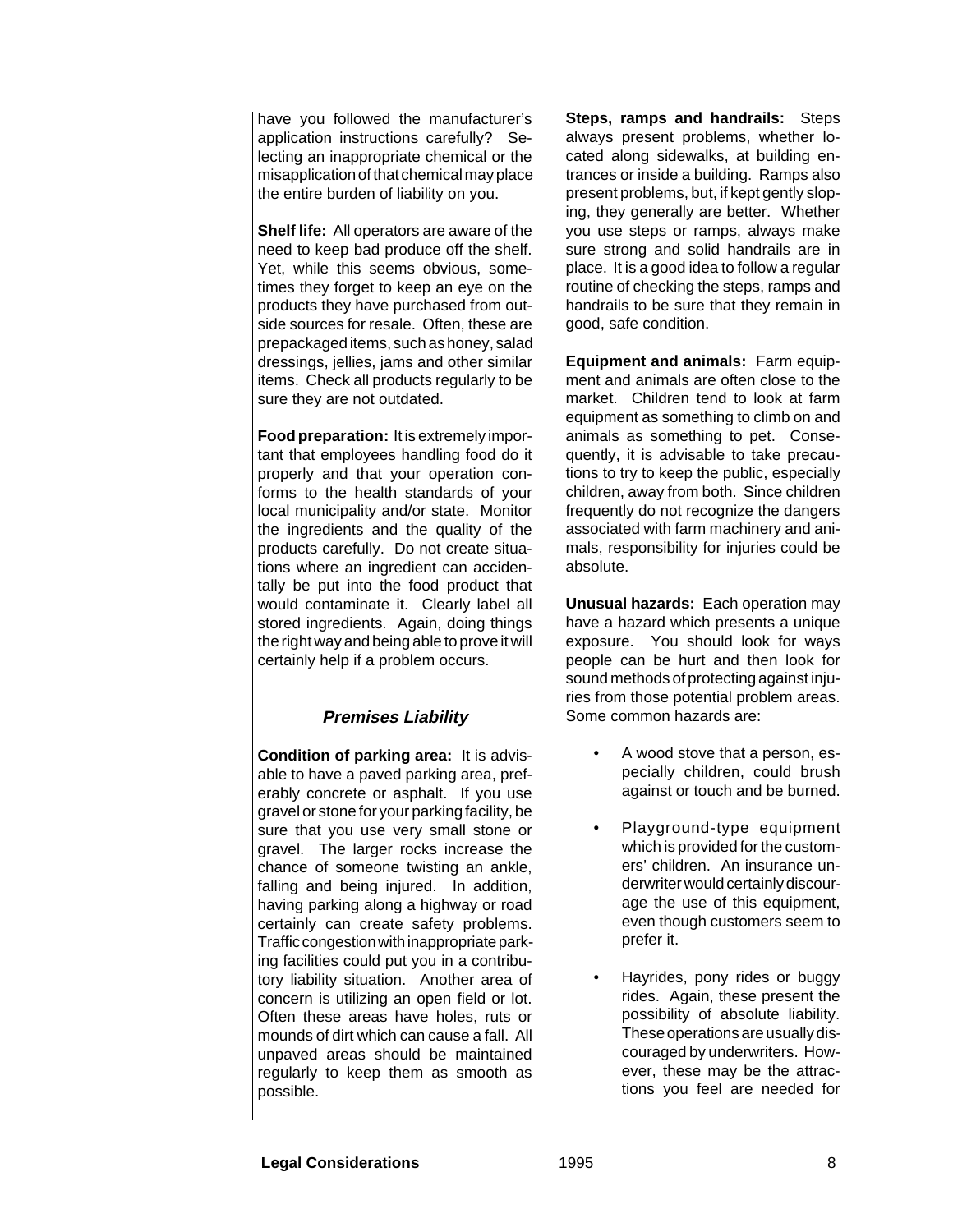your operation. In this case, it's important to understand the tremendous liability potential these present and the accompanying insurance expense for this exposure.

- U-Pick or U-Cut operations often provide rides to the field. The ride may be on wagons, trailers or special carts pulled by horses or tractors. These methods of transportation can present some serious liability exposures. Some suggested ways of controlling these are:
	- Do not cross a public road with these types of vehicles. Do not use the vehicle if it is muddy enough to create ruts. (Remember, tomorrow that same ground may be dry, and ruts can make the ride very rough and hazardous.)
	- Do not use the vehicle in areas where there could be a sharp drop-off. A dropoff of just a few inches could cause the ve-

hicle to overturn if the wheel leaves the path.

Do not operate the tractor at high speeds. Pulling wagons, trailers or carts at a slow speed is usually best. These units seldom have springs, and hitting a rut or hole can jostle the passengers severely or throw them off of the unit, which can cause injuries.

In addition, some wagon-type units do not trail well at the higher speeds and are subject to whipping.

• In U-Pick orchard operations, the public should be allowed to pick only from the ground. The use of

ladders, whether they belong to you or the customer, can cause some serious liability exposures.

- In a U-Cut Christmas tree operation, customers should not be allowed to use chain saws, whether they are yours or their own. In fact, you should do the cutting—not the customer.
- In U-Cut operations, the field should be checked daily and the remaining stumps cut off at the ground. Untrimmed stumps may cause trips and falls.

# **Liability to Employee**

The employee situation is one to be extremely careful about. In some states, worker's compensation is mandatory. In others, the employees may not be covered by the worker's compensation act

unless the farmer has opted to bring them under the act. This is an area of interpretation in some jurisdictions. It is always advisable in cases where statutory participation is not required that you discuss

this matter very carefully with an attorney well-versed in your state's law concerning employer responsibilities. Most hazards relating to employees can be minimized with a thorough training program and the use of proper safety equipment (shields on machinery, safety glasses, masks, etc.) True, the added training and use of safety equipment will take a little more time and money, but it can sure save a lot of grief (and money) in the long run.

### **Property Insurance**

Theft and vandalism losses can usually be avoided or at least minimized by being able to secure the building or sales area. However, there is not a lot you can do

*Insurance is as important to direct marketing and farming as good equipment*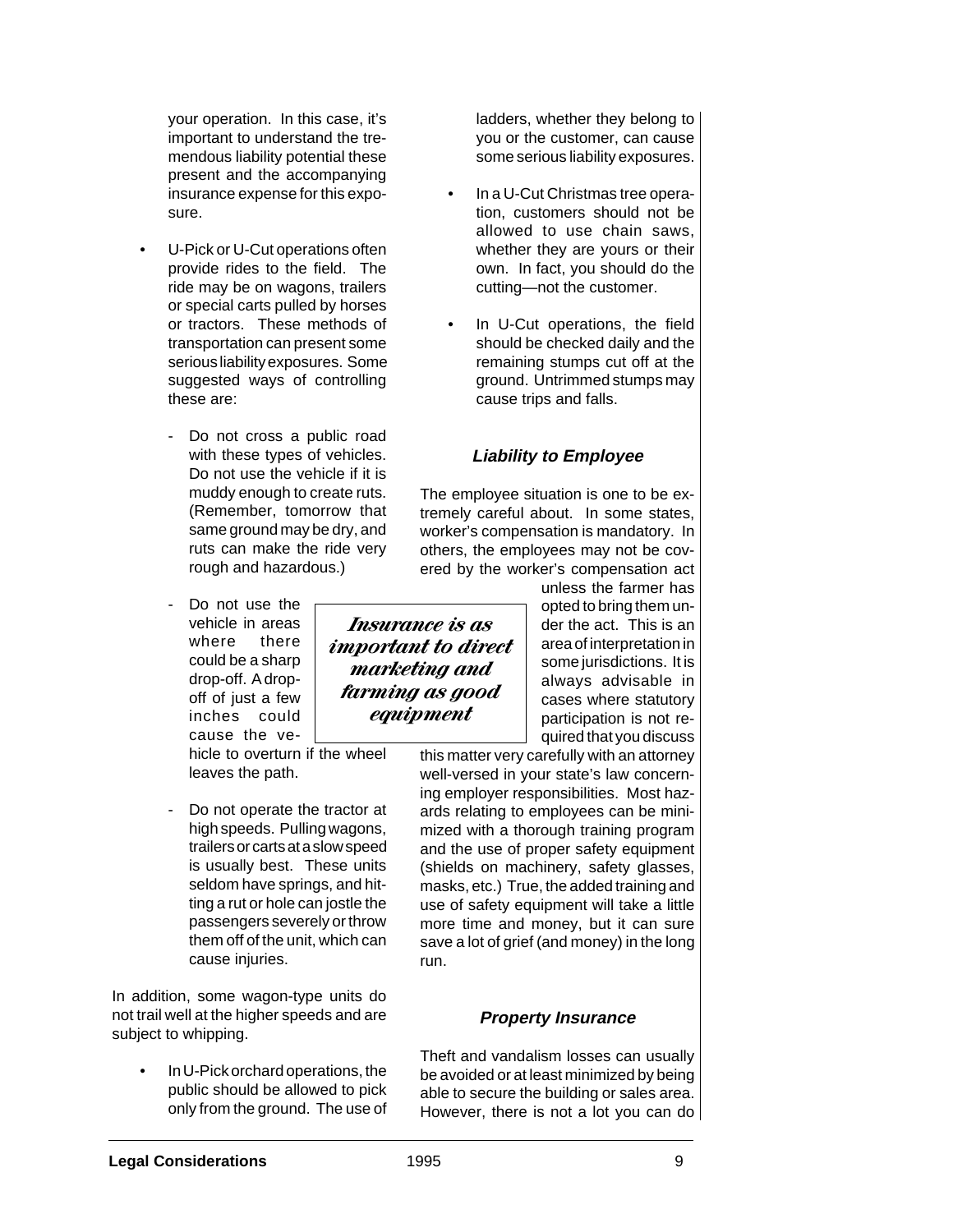about produce that you leave out in the open.

From a fire standpoint, wiring should be checked to assure it is in good condition and that circuits are not overloaded. In addition, heating with portable heaters requires special caution. The area in which they are to be operated should be examined carefully to determine if combustible materials are nearby. If so, heaters should be moved or relocated to avoid combustibles.

As far as wind is concerned, you should attempt to try to make everything as secure as possible. Do not leave doors standing open. Either they should be closed and latched or, if left open, they should be secured in the open position. Anchoring outdoor signs and other items that might easily blow away is usually relatively easy. Properly securing such outdoor items also reduces potential liability claims.

These are the very basics. The items are simple and common, but it's surpris-



*Shown above is a good example of how to reduce the risk of accidents in the parking area of a roadside market. This clean and smooth asphalt parking lot covers a large area near this winery shop and slopes gently up to the entrance, eliminating the need for steps. The entrance way is also well-maintained*

ing how often they are overlooked. But the most common question asked about liability insurance is, "What limit of liability should I buy?" This question is not easily answered because of the changes in awards made by juries in recent years.

In the past, net worth was considered a good limit of liability. However, courts now tend to ignore this and base the award on what they perceive the injury to be. This could be in excess of the limit you have purchased. Because of these uncertainties surrounding liability claims, it is best to buy all the liability insurance you can.

### **Cost of Insurance**

The cost of this insurance is decided by several factors. These include the size and type of the operation, and unusual hazards which may exist (such as hayrides, playground equipment, pony rides, farm ponds, etc.).

Some farm-owners' policies include coverage for the operation of a small roadside stand, while others may not. Ask your insurance agent. When the coverage must be purchased separately, the cost can vary from a few dollars to thousands of dollars. It depends primarily on the size of the operation and the type of hazards involved.

Property insurance is easier for most people to establish. Here, you need to determine amounts of insurance, perils desired, and the deductible best suited to your financial position.

The amount of insurance is relatively easy to determine. You insure for what the property is worth. Remember that most policies provide coverage on an actual cash value basis and not on the replacement cost. Replacement cost coverage may be available only as an option and on certain types of property (usually only on your dwelling).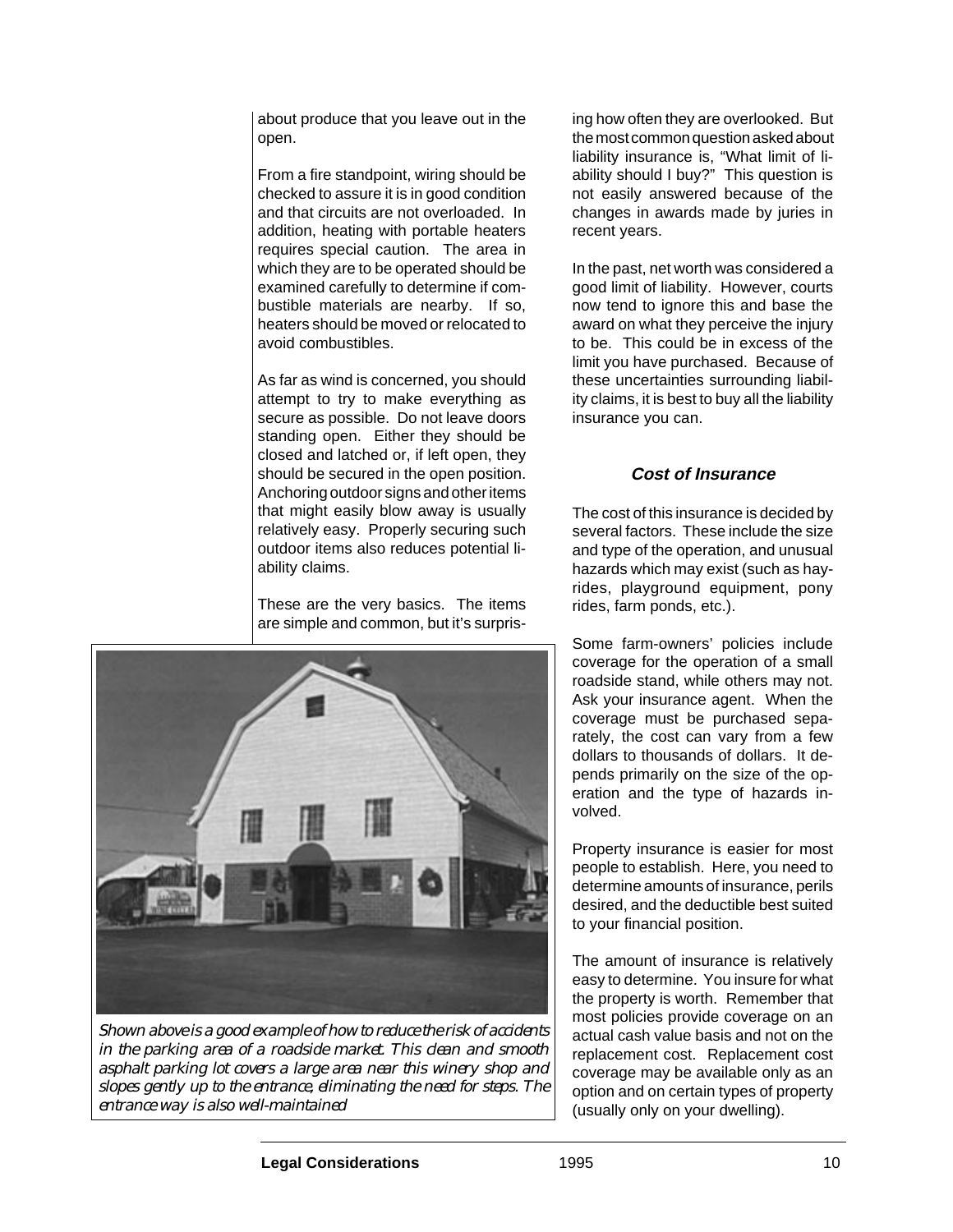The operator should consider a policy which provides protection against loss caused by fire, wind, hail, explosion, smoke, vehicles, vandalism and theft. Broader package policies may be available. The larger the operation, the more important the broader perils may become.

You should also examine the cost of at least a couple of deductible options. These can help keep your premium more reasonable. The cost will vary by the type of policy and may run anywhere from as low as a few cents per \$100 of coverage to several dollars per \$100 of coverage. The amount of insurance, perils, and deductible selected will affect the cost. However, other factors which may be beyond your control can also influence the cost, such as fire protection and available water supply.

After reading this article, you may feel that roadside stands and similar operations may not be on the upswing. It really is not as bad as it may seem. Most of the insurance related items mentioned have common sense solutions. In fact, common sense is the best guide to controlling hazards associated with a farm market or, for that matter, with any farm operation.

The hazards and insurance needs are real. Don't be lulled into a false sense of security because you have a farm-owner's policy. Learn to read your policy and ask your insurance agent when you have questions. You could stand to lose everything if you take your insurance for granted.

Insurance is as important to direct marketing and farming as good equipment. In fact, insurance is the one piece of farm equipment that works for you 24-hours a day.

Before making a major change to your farming activities, it's important to visit with your insurance agent and your attorney. Both can offer good, sound advice that will pay big dividends. And that's what direct marketing is all about.

by Don Cook, manager, Farm Underwriting Dept., Farm Bureau Insurance, 130 East Washington St., P.O. Box 1250, Indianapolis, IN 46206. Phone: (317) 263-7200.